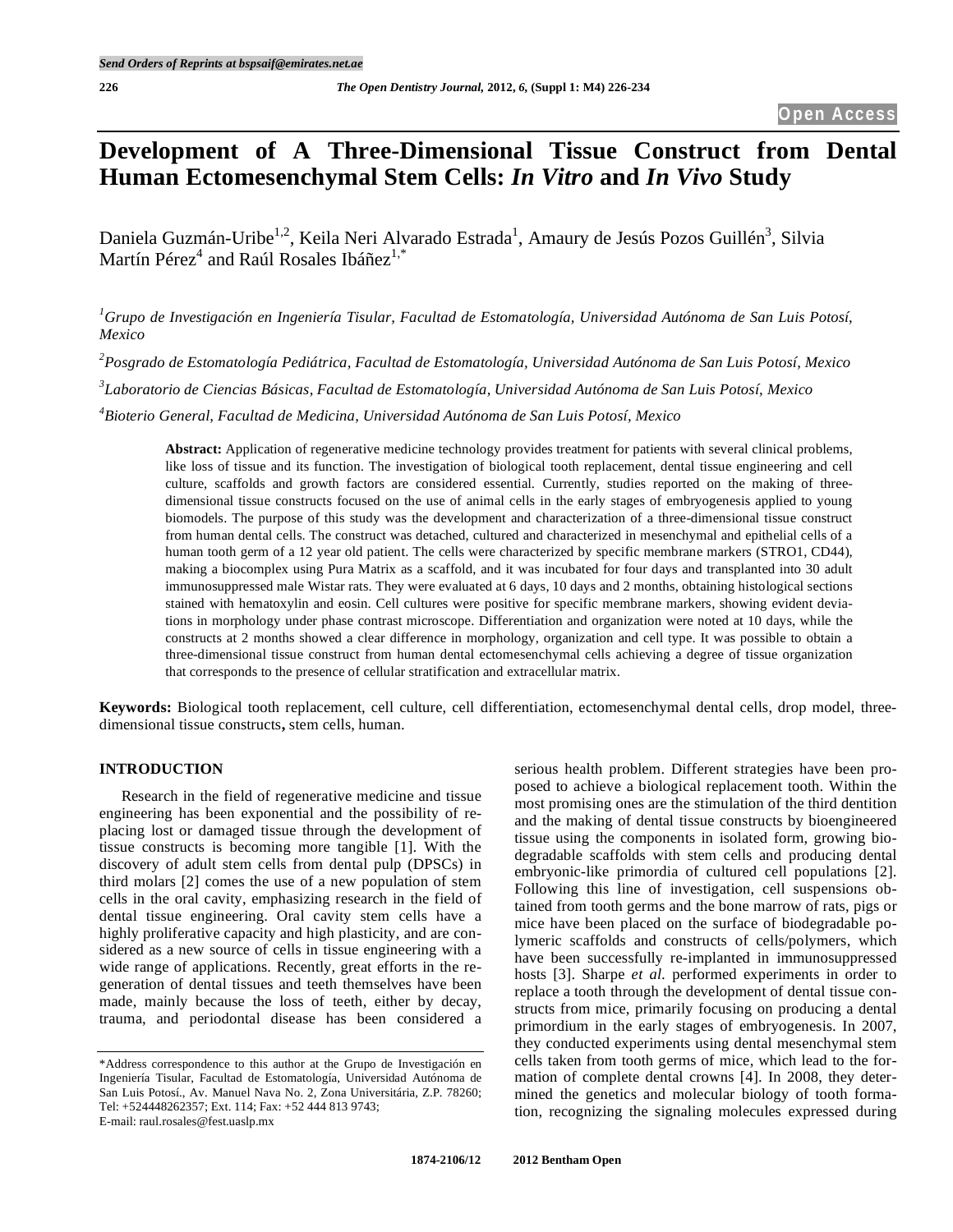

**Fig. (1). A**, **B**. Macroscopic separation of epithelial and mesenchymal stem cells. **C**, **D** Explant culture technique.

this important process [5]. Tsuji *et al.* developed a technique to create a fully functional dental organ based on epithelial cells from normal mice and mesenchymal cells of eliminar espacio entre la coma y la palabra, obtaining a significantly smaller tooth with a similar shape compared to a normal tooth [6]. Even with all the studies reported to this date, the molecular mechanisms that regulate the interactions between epithelial and mesenchymal dental cells remain poorly understood. It is known that interactions between mesenchymal and epithelial cells (EP-MS) assure the development of all ectodermic organs such as teeth, hair follicles and salivary glands, therefore it is assumed that a better understanding of such regulatory mechanisms of the epithelial-mesenchymal interactions in tooth development, would not only help dental regeneration, but could also benefit the regeneration of other ectodermic organs [7-9]. Now, thanks to the research efforts that have been made to create a biological tooth, the bases have been set in the field of dental tissue engineering, focusing primarily on three important parts: the cell culture, scaffolds and the growth factors, all of which are considered essential components of the tridimensional tissue constructs [3].

Although, recent studies have reported that the size and shape of certain regenerated tissues such as skin, bone or cartilage can be controlled by the use of scaffolds, the shape and size of regenerated dental tissue have proven difficult to control. This is why a promising and potential solution proposed to the above is to replicate the natural process of developing a dental organ facilitating early sequence and reciprocal interactions between dental mesenchyma and epithelia [7]. Until now, the most successful models that have been preferred for the development of three-dimensional (3D) tissue constructs and therefore dental regeneration are: a) The cell dissociation-scaffold model, b) The combination of layers derived from cells of the enamel organ and dental pulp mesenchymal cells, and c) The drop model of collagen. This third method, considered ideal, is achieved by injecting a high concentration of epithelial and mesenchymal cells dissociated from early-stage tooth germs in adjacent regions within a collagen drop [7]. The current challenge restrains the development of reliable methods for regenerating teeth of predetermined shapes and sizes by using cells derived from postnatal tissues.

# **MATERIALS AND METHODS**

**Subject.** A normal enucleated germ third molar was collected from a 12 years old male subject under approved guidelines set by Faculty of Dentistry, University of San Luis Potosi after informed parental consent was obtained. Permission to use human third molar was granted by the Bioethical Committee of the University.

The germ was placed in a 15ml conical tube with phosphate saline buffer in the presence of 100µg/ml streptomycin and 100 IU/ml penicillin as antibiotics and 10 µg/ml amphotericin B, as antifungal (all from Sigma-Aldrich, USA) and preserved at 4°C until ready to use.

## *In Vitro*

## *Cell Cultures*

Once the tooth germ was obtained, epithelial cells were separated from the mesenchyma through the macroscopic identification by regions in the tooth germ with a scalpel blade # 15 as described by Tsuji [7] (Fig. (**1A** and **B**). Then the separated regions were cultured independently of one another by using the explant technique (Fig. **1C** and **D**). The obtained cells were then cultured in EmbryoMax® ES (Millipore, USA) containing 100µg/ml streptomycin and 100 IU/ml penicillin as antibiotics and 10 µg/ml amphotericinB (all from Sigma-Aldrich, USA) as antifungal.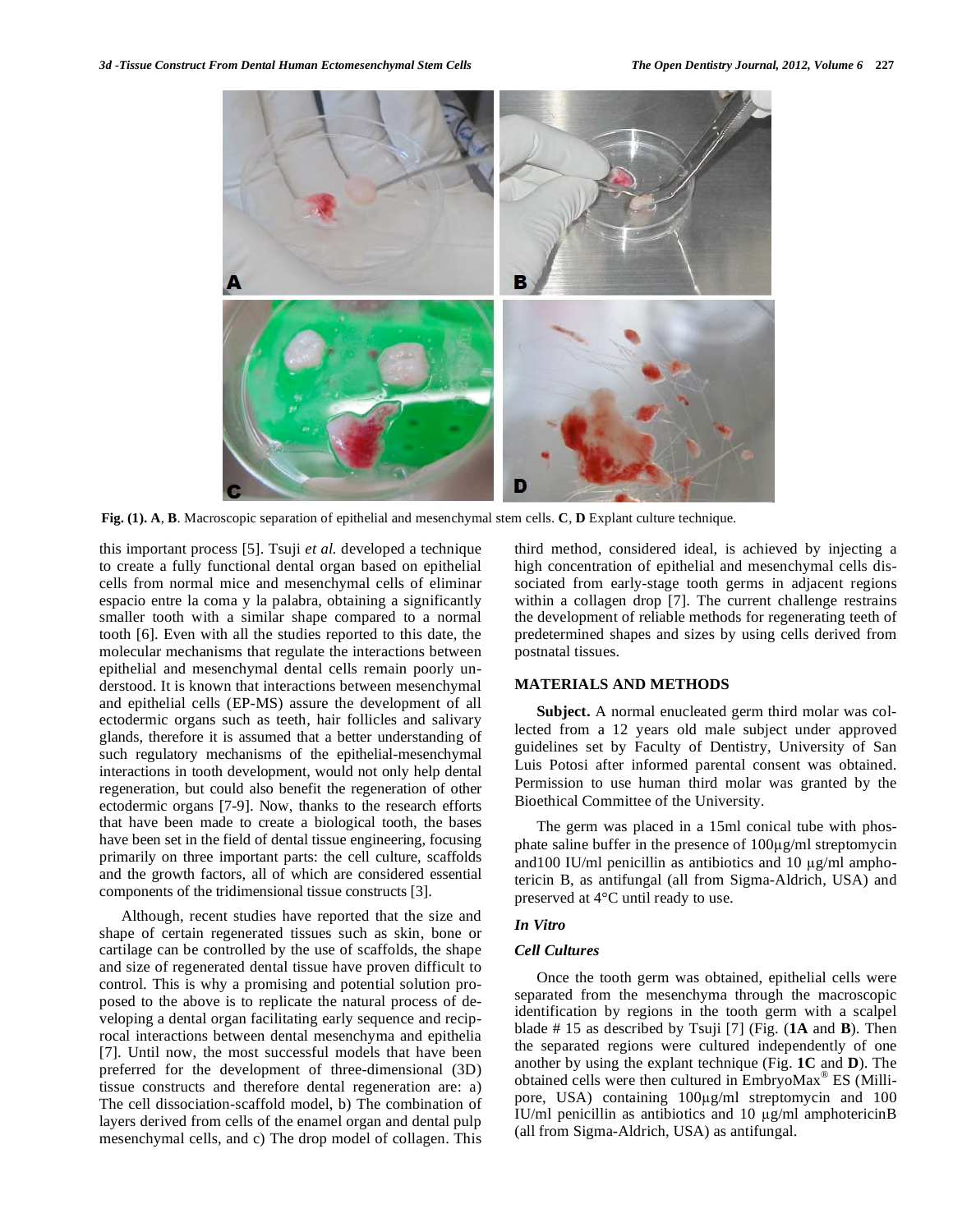

**Fig. (2).** Biocomplex transplantation. **A** and **B**: Preparation of the alveolus or socket after removal molar. **C** and **D**. Extracted tooth.

#### *Cell Cultures Characterization*

Once the cultures were at confluence, some of these cells were fixed with 3.7% buffered formalin for indirect immune fluorescence assessment. Specific monoclonal antibodies used for mesenchymal stem cells were antiSTRO-1, anti-CD105 and anti-CD44, and as negative control, anti-CD34, anti-CD45. The antibodies for epithelial cells used were anticytokeratins 5 and 14 (Santa Cruz Biotechnology, USA). A monoclonal secondary antibody Alexa fluor 488 (Invitrogen) was used. The cells were grown on round glass cover slips (12 mm), after 12hrs they were fixed for 30 minutes with neutral formalin, permeabilized with Triton X100 0.025% for 20 min at room temperature, then blocked with BSA 1% 45 min. The first antibody was incubated for 2hrs at room temperature and the second antibody was incubated for 2hrs at room temperature and protected from light. Between each step, there were three washes with phosphate buffer saline. The observations were performed by confocal microscopy (Leica, Model DMI4000B, Germany) and LASAF ®software (Leica, Germany).

## *Biocomplex Development*

Epithelial and mesenchymal stem cells were detached from culture dishes using TrypLE Express (Invitrogen, USA), then they were centrifuged and resuspended in culture medium and were quantified by Scepter (Millipore, USA). The drop model with modifications was selected to make the biocomplex, where one micro liter of mesenchymal cells (containing approximately 1000 cells) was used and placed according to the technique, in the center of the scaffold. 3 microliters of epithelial cells (containing approximately 3000 cells) were placed around the first type of cells in order to simulate the tooth germ [7]. Each biocomplex was incubated at  $37^{\circ}$ C, 5% CO<sub>2</sub>, and 95% air atmosphere for 4 days. For the control group which corresponded to a hydrogel drop without cells, 30 drops of Puramatrix hydrogel were prepared on micro slides and incubated at  $37^{\circ}$ C, 5% CO<sub>2</sub>, and 95% air atmosphere for 4 days.

#### *In Vivo*

#### *Biocomplex Transplant*

It was conducted on 30 adult male Wistar rats, approximate weight of 250gr, and immunosuppressed with cyclosporine A (10mg/kg/day). 4 study groups were chosen, one per quadrant of the rat´s mouth, as follows: Group 1: Positive control, without treatment; Group 2: Control extraction; Group 3: Control drop without cells and Group 4: Construct placed. Each trial was evaluated three times with assessments after 6 days, 10 days and 2 months, with 10 trials for each group at each time tested. The groups were randomly determined for the evaluation times for each test.

Animals were sedated with general anesthesia by intra peritoneal injection of ketamine (80 mg/ kg). First, we performed the extraction of a tooth of the rat, assuming that the dimensions of the socket would be appropriate (Fig. **2A**, **B**,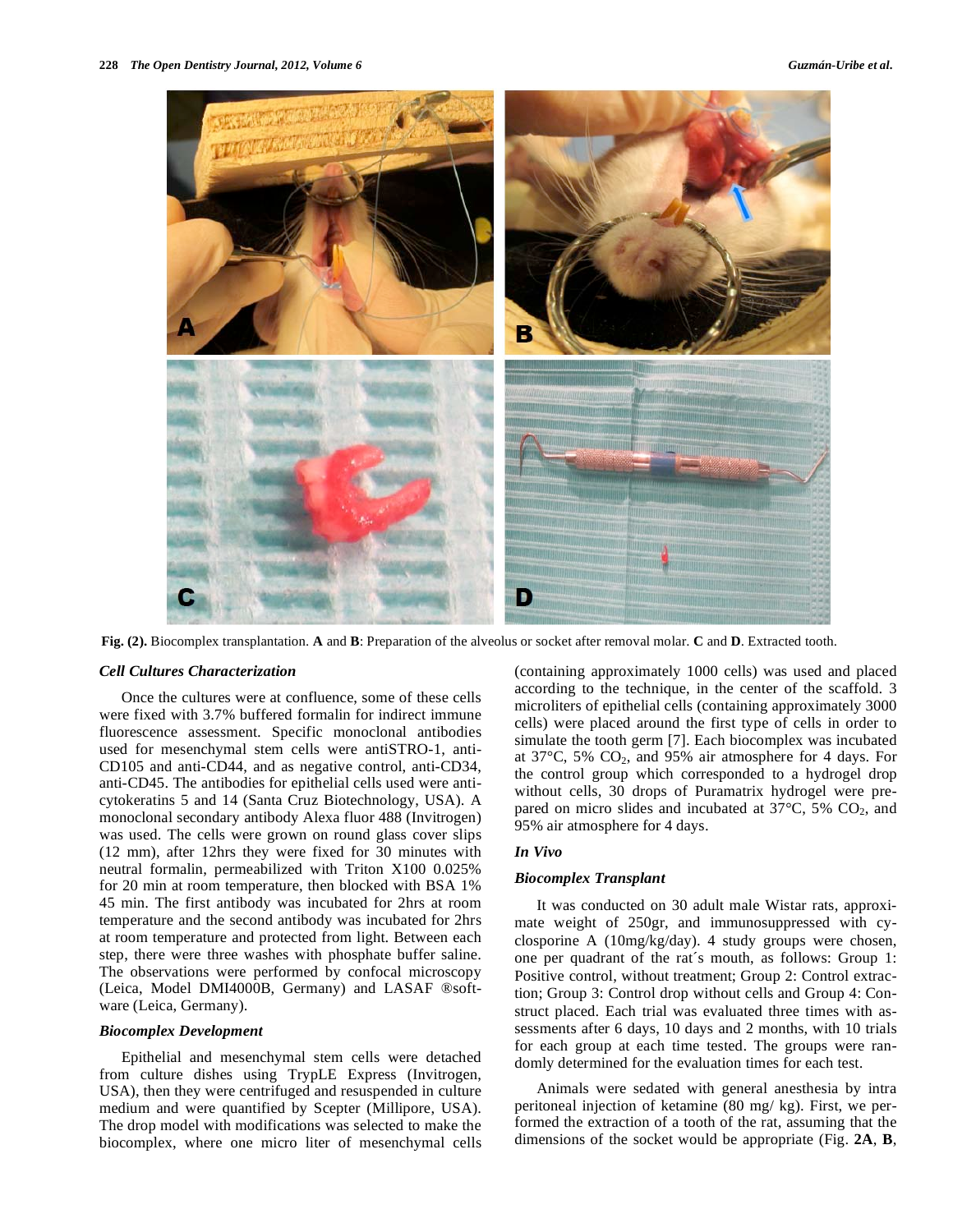

**Fig. (3). A**. Epithelial stem cells with a fusiform morphology. **B**. Mesenchymal stem cells, cell clusters observed with extended cytoplasm and irregularly shaped cells.

#### **Table 1. Evaluation Drop Model Techniques**

| Technique                                  | <b>Structural Stability</b> | <b>Work Ability</b> | <b>Alveolus/Construct Proportion</b> |
|--------------------------------------------|-----------------------------|---------------------|--------------------------------------|
| Collagen sponge / PuraMatrix technique     |                             |                     |                                      |
| PuraMatrix mixed with cells technique      | $^{+++}$                    |                     | $+++++$                              |
| Cell inoculation into PuraMatrix technique | $+++++$                     |                     | $+++++$                              |

**C** and **D**). For those specimens where the size of the socket was not large enough, it was expanded with a surgical burr under drip irrigation with saline solution. A drop of the hydrogel was placed into the socket using a micropipette tip modified in the same way as for the biocomplex. Once the construct and a cellular drop were in place, the socket was closed with 7 zeros sutures (Ethicon, Johnson & Johnson).

## *Histological Characterization*

Specimens were sacrificed by overdose of anesthetic, followed by the dissection of the mandible and maxilla of each rat.

Each segment of the maxilla and mandible was suspended in a test tube with 4% neutral formalin for 24 hours at 4°C. After fixation, the tissue was dehydrated in increasing concentrations of alcohol, cleared in xylene and finally embedded into paraffin. Histological sections obtained were 5 microns thick. The samples were stained with hematoxylin and eosin [10]. The observations were carried out by optical microscope DMI500 (Leica, Germany) and images were developed through the LAS EZ capture Leica System.

#### **Results**

### *Cell Cultures*

It was possible to isolate and culture the mesenchymal stem cells and the epithelial cells from the tooth germ. In addition, the dental follicle was obtained from the separation. The mesenchymal stem cells showed an irregular morphology with an extended cytoplasm, whereas the epithelial cells showed a spindle shape (Fig. **3A** and **B**).

## *Cell Cultures Characterization*

The mesenchymal stem cells cultures were positive for STRO-1 antibody, anti-CD105 andanti-CD44, and negative for anti-CD34, anti-CD45and anti-HLA-DR. Meanwhile, the epithelial cells cultures were positive for cytokeratins 5 and 14.

## *Biocomplex Development*

The biocomplex was developed using the drop model following the cellular placement explained above. Of the techniques tested in this study, we found that the drop model by inoculation with PuraMatrix (Table **1**) was the most suitable. The diameter of each biocomplex measured approximately 6mm and after being incubated showed a higher cell concentration while retaining the cellular arrangement determined at the time of development.

#### *Histological Description*

The next observations were obtained after looking at every sample with the optical microscope:

a) Positive Control; we observed intact dental organs; a tooth at the center shows the dental pulp composed of odontoblasts with the typical palisade organization at its periphery, with more fibroblasts and collagen fibers observed at the center. Next to the pulp the dentin was observed with the presence of dentinal tubules and cement perforated by periodontal ligament fibers. These fibers coated the tooth.

b) Control extraction; we observed an empty alveolus. At the periphery, we observed the presence of root fragments, while in the surrounding bone a polymorphonuclear inflammatory cell type, fibroblasts and collagen fibers corresponding to granulation tissue was observed.

c) Control acellular drop; at 6 days showed the presence of PuraMatrix in the empty alveolus. At 10 days, there was a size reduction of the matrix, and the presence of inflammatory cells and fibroblasts denoting granulation tissue. At 2 months, PuraMatrix was not present; in contrast granulation tissue typical of an alveolar repair process was observed.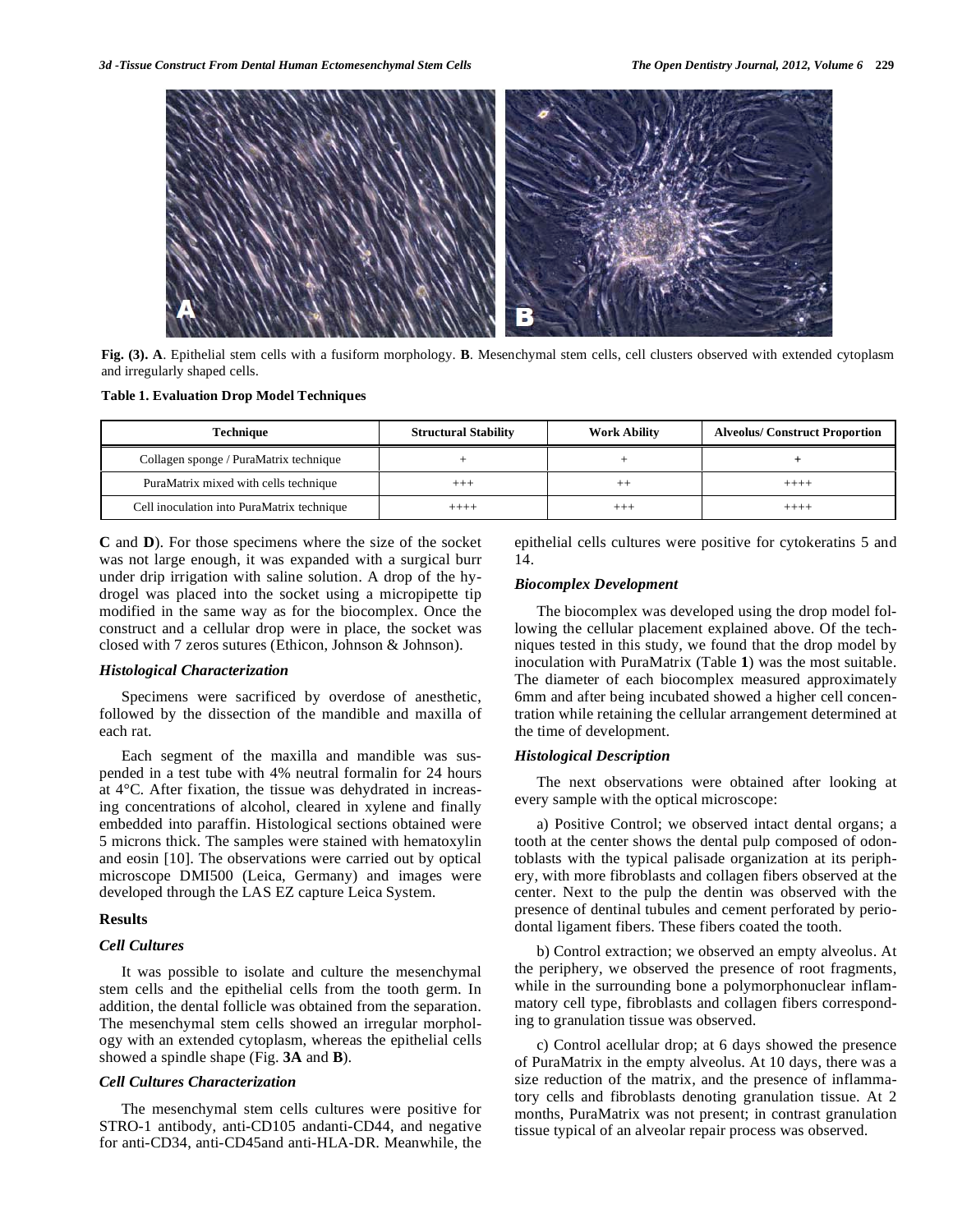

**Fig. (4).** A), Histological analysis, vestibular side, 10X, peripheral cell layer surrounding most populated inner cell mass, B) Cells of the inner cell mass, 40X. C) Formation of capillaries, 40X. D) Capillaries in formations and extracellular matrix, 40X . E) and F) fibroblast-like elongated cells with different types of organization. 100X.



**Fig. (5). A**), Histological analysis, lingual side. 4X, peripheral cell layer sorrounding an inner mass of cells. **B**) 10X, **C**) 40X , presence of blood cells. **D**) 40X, inner cell mass showing cells of different shapes and sizes. **E**) 40X, inner cell mass oriented to the external. **F**) 40 X, presence of blood vessels.

d) Six- day construct; it showed the presence of the construct implanted in the alveolus. It was evident that the cells were organized with two layers of cellse) Ten- day construct; cell proliferation was observed with a production of fibers in the internal structure of the biocomplex. In the outer portion the cells began to acquire a parallel organization in some areas.

f) Two months construct; the samples were made at 3 different levels, one buccal, one medial and one lingual. They showed the presence of a structure formed by an internal mass of cells with a different organization d in the peripheral tissues. It was surrounded by an outer capsule of cells of different morphology and arrangement from the inner mass. Fibroblast-like cells were evident in the internal mass . It was also possible to observe the presence of capillaries and venules in the external cell capsule,and the internal mass (Fig. **4** and **5A**, **B**, **C**, **D**, **E** and **F**).

## *Statistics Data*

Each group was evaluated at the three times mentioned above, having a series of 10 repetitions each (Graphic **1**). In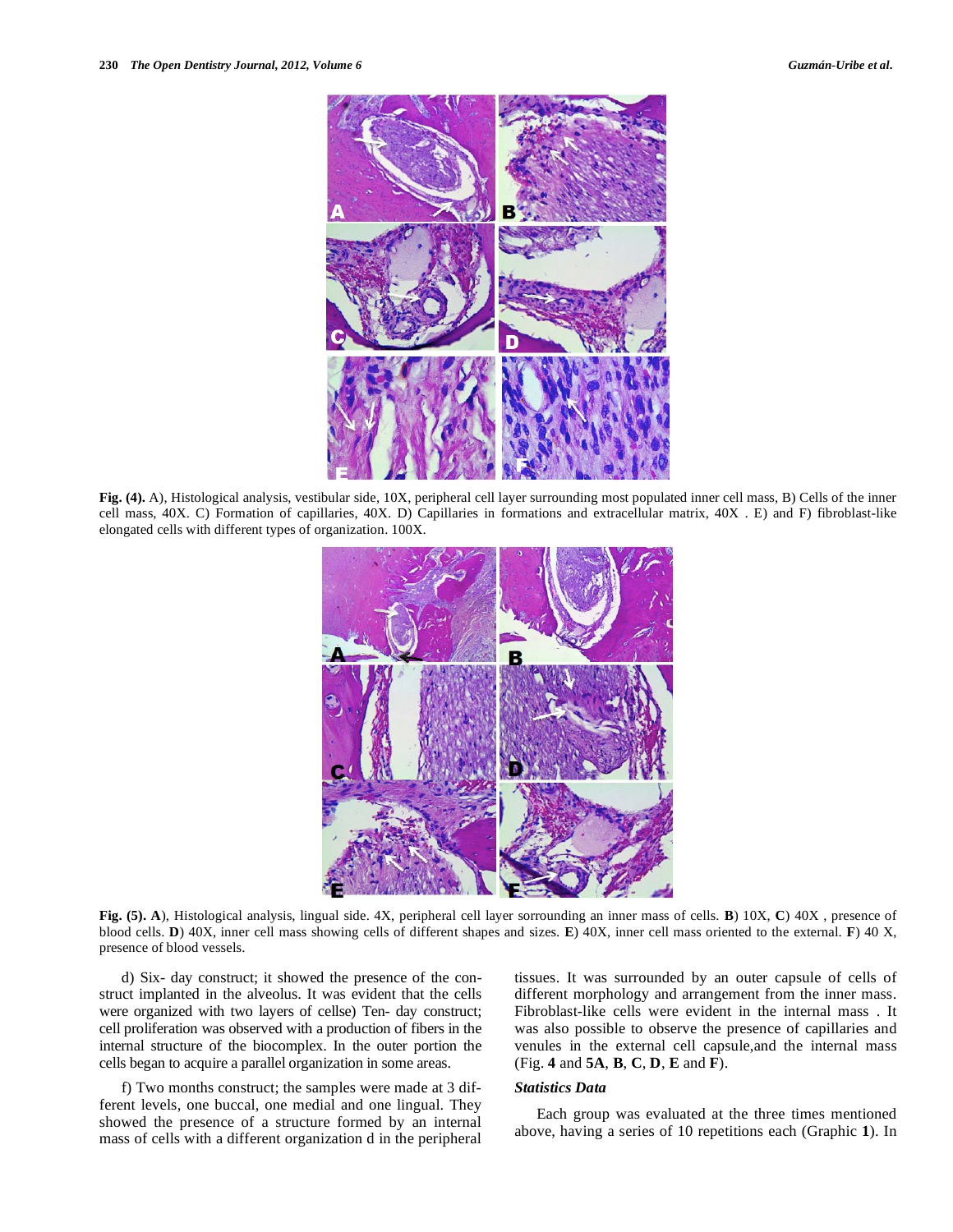

**Graphic (1).** Control groups and constructs distribution.



Graphic (2). Tissue Organization.

relation to tissue organization, it can be observed that the higher degrees of organization correspond to the construct groups at 2 months (80%) with organization of grade 2.The other experiments evaluated were observed with 0 and 1 degree of organization, with the exception of the positive group which had a grade 3 (Graphic **2**). In relation to the presence of inflammatory cells, we observed them in the extraction controls at 6 and 10 days in 100% of the cases, while at two months these cells had decreased in number by 20%. Cell differentiation was observed in 100% of the positive control group and in 80% of the constructs of 2 months, as demonstrated by the presence of blood vessels and fibroblasts.

## **STATISTICAL ANALYSIS**

We applied chi-square statistical test with a confidence level of 99%. The statistical package used was JMPINV4.0.1. It was possible to observe statistically significant differences between the groups evaluated, noting that in regard to tissue organization, there is a statistically significant difference  $(p \le 0.0001, X2)$  between the construct with respect to the positive control group, extraction and drop acellular groups.

# **DISCUSSION**

The existence of stem cells in the dental pulp, both permanent and deciduous, raises the possibility of using these cells to achieve autologous dental tissue regeneration in humans [11, 12]. Through previously reported studies, it is known that dental tissue regeneration is possible if the right environment is provided. These studies have focused on using stem cells from embryonic tooth germs of animals, mainly rats, mice and pigs, seeded in the surface of different biomaterials, particularly polymers, obtaining constructs that were successfully reimplanted in immunosuppressed animal models [7, 13, 14]. In the present study, we used stem cells taken from a permanent tooth germ, that is, adult stem cells of human origin, which were isolated and cultured to create a construct that was implanted in a biological immunosuppressed animal model (Wistar rats). Since Sharpe [5] has conducted several studies of the production of dental origin tissue constructs from murine stem cells, focusing mainly on the production of a dental primordium similar to the early stages of the embryogenesis [2, 5, 6]. Based on this, it was considered possible to generate a 3D dental tissue construct of human ectomesenchymal cells.

In previously reported studies, stem cells from tooth germs in the first 2 stages of formation [2, 5, 6, 15] reported favorable results. Our study, used stem cells obtained from a tooth germ, which were in an advanced bell-like stage [16]; and radiographically according to Nolla's stages, at step 2 meaning an initial calcification. This corresponds to the third stage of odontogenesis, in which the enamel organ and dental papilla, an issue that was important for the determination of our longer evaluation time, can be distinguished.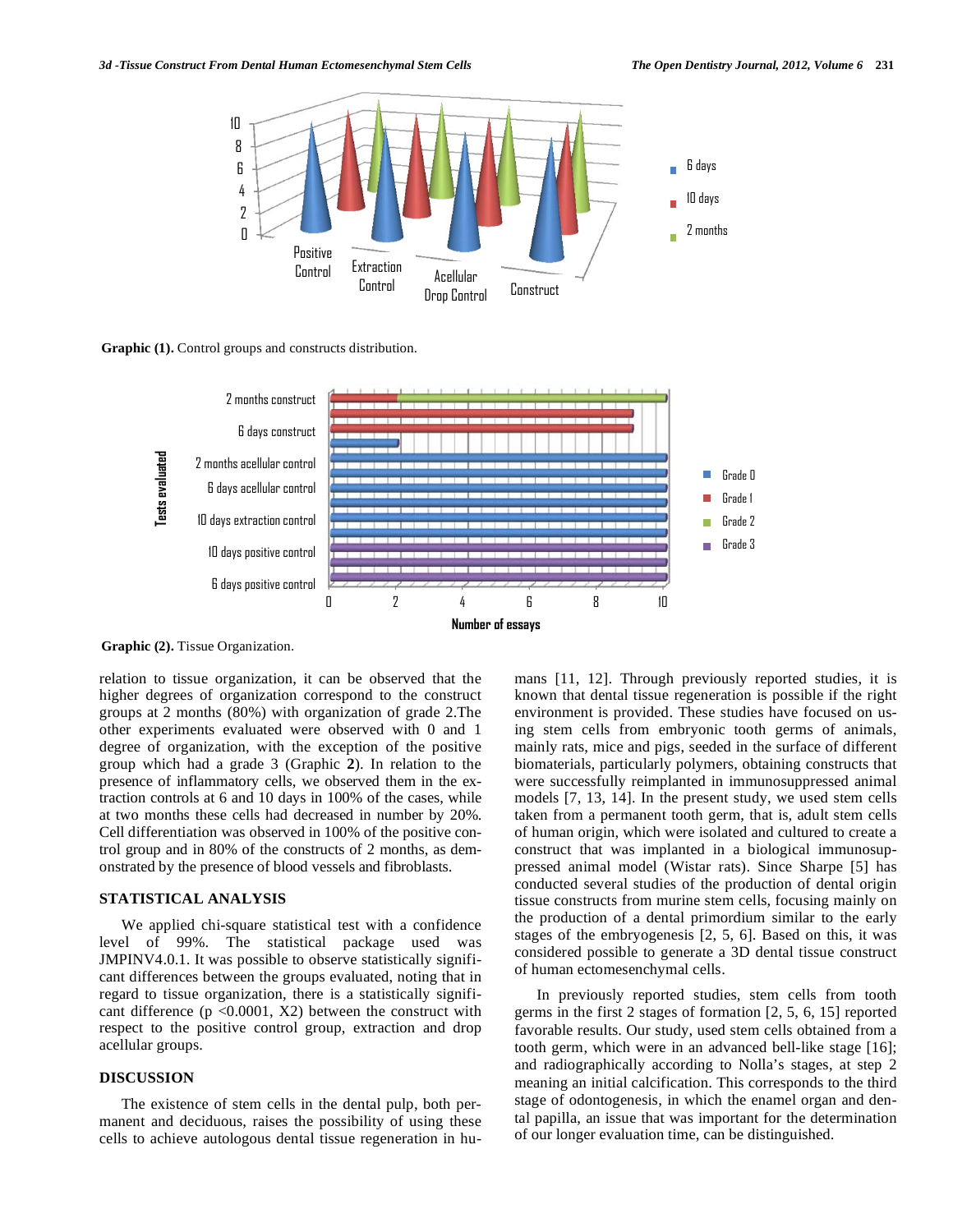

**Fig. (6).** Comparison organization tissue. **A**, Positive control, observe dentin and pulp. **B**, Negative control construct without cells. **C**). Control 10 days, biocomplex keeping the given arrangement of the cells *in vitro*, and its proliferation. **D**), Construct 2 months.

The duration of this study was 6 days, 10 days and 2 months. These were defined based on the literature, since several studies reported results with similar evaluation times observing cell proliferation and differentiation. This research group evaluated their construct at 14 days and one month after transplantation, observing cell proliferation and differentiation of dental germs [7], however they used younger stem cells and Biomodels. In our study we decided to give a maximum time of 2 months, mainly because in our case, we used both adult cells and animal models, where the tissue regeneration can be decreased [17]. Consequently, the most promising findings were observed, both radiographic and histological, at the 2-months evaluation time, since in the 6 and 10 day times, it was not possible to observe a consolidated tissue behavior.

In reference to the histological findings; in the first week it was only possible to observe the construct in the rat alveolus preserving the cell arrangement given *in vitro.* This is, because at this early stage of transplantation, the graft tissue, in this case the construct, only binds with blood vessels and connective elements after the intervention, seeking a nutrition source, then receives external molecular signals through the surrounding tissue fluid [18-20]. At the same time, the host´s immune system "wakes up", triggering the immune response, which due to cyclosporine A does not reject the construct and can follow the normal course of proliferation [21]. At 10 days, we could observe cell proliferation and fibers in the internal structure of the biocomplex. This was attributed to an established nutrition, where the construct is then initiating molecular signaling to the body. Thus, we observed an organization in the outer portion where the cells are arranged in several areas in parallel. This contrasts with the results obtained in the test at 2 months, where we see the proliferation and viability of our construct in the prepared alveolus. We observed the presence of cells organized into two distinct structures; one outer cell layer with an irregular morphology and blood vessels, In the center, there was an inner mass cell, with cells at different degrees of differentiation keeping a distinct spatial relationship with its external capsule. In this inner mass, we observed in histological sections, the presence of capillaries and fibroblasts, and cells in the periphery starting an orientation towards the external capsule, which is not possible to observe in the most superficial histological section.

However, in relation to the tissue organization shown by our constructs (Fig. **6**), we observed that these range from grade 0, where tissue is absent and only the biocomplex fragments are seen (at one week), to a degree 2 wherein a cellular stratification is present and extra cellular matrix (at 2 months). This is in contrast to our positive control, which showed the dental organ tissues; enamel, dentin, cementum and dental pulp.

The histological characteristics shown by our construct resembles the histology shown by an early dental development bud stage [16], where you observe the presence of fibrous tissue and vascular content with a cellular organization similar to the dentin-pulp complex in the human tooth. For biocomplex transplantation, we used an animal biomodel immunosuppressed with cyclosporine A, mainly because of the human nature of stem cells used in our construct and in order to avoid rejection by the host. This is a potent immuno-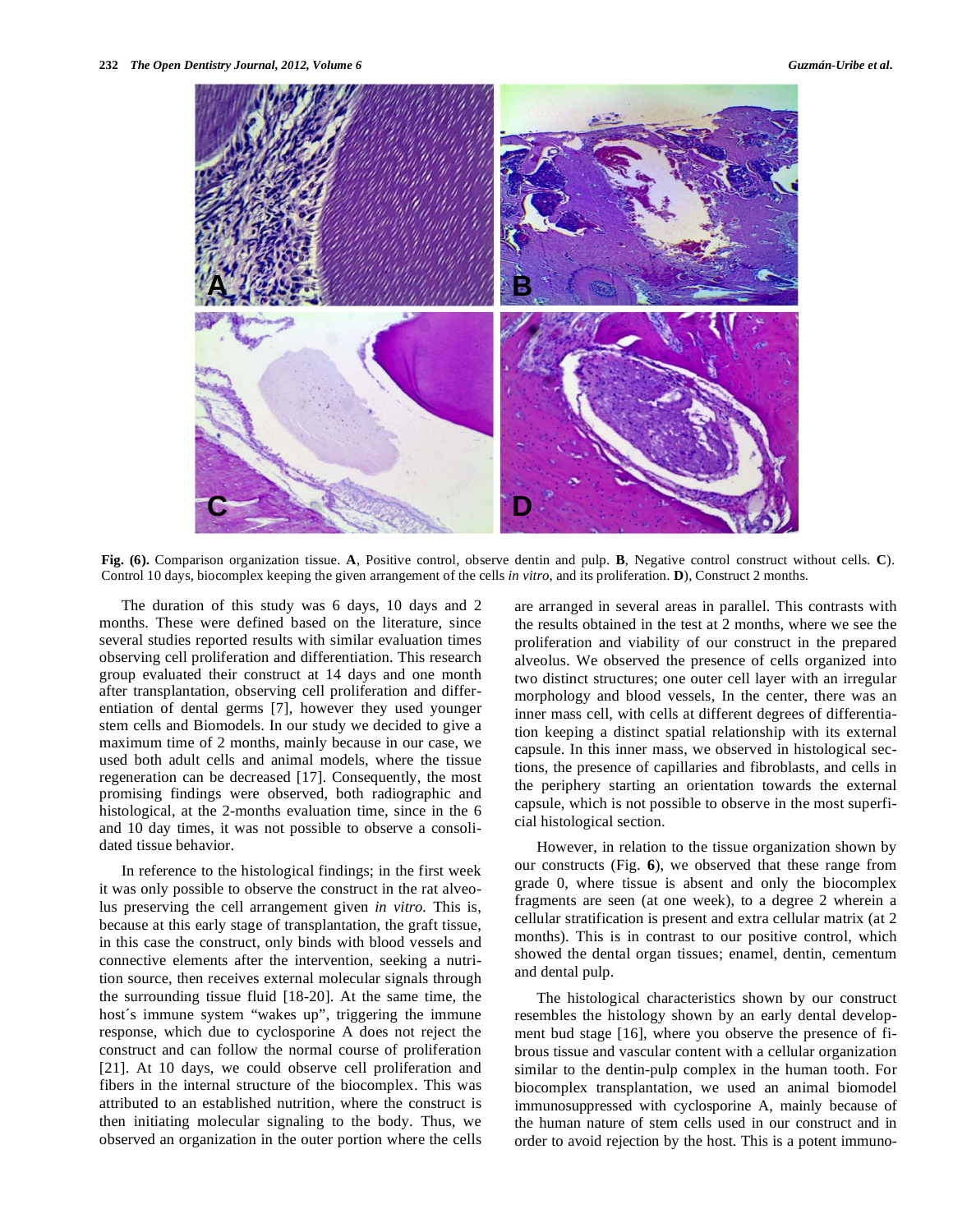### *3d -Tissue Construct From Dental Human Ectomesenchymal Stem Cells The Open Dentistry Journal, 2012, Volume 6* **233**

suppressive drug showing very good results in therapies for various auto immune diseases and organ transplantation. Because the primary immunosuppressive action occurs on the Tlymphocytes it has become a good candidate for inducing experimental immunosuppressant in animals and humans [21].

In relation to the technique used in this study, the Drop model has been evaluated by other studies [6, 7], and is considered among the most successful in making 3D tissue constructs. Our experiment was carried out using three different strategies (Table **1**). We found that the drop model by inoculating cells was the best option, as it met all three features that were fundamental to our study; structural stability, appropriate size, and easier handling during the whole process both *in vitro* and *in vivo.* Furthermore, the cell disposition given at the beginning of the formation of the biocomplex was preserved during all phases of our study, denoting the functionality of this technique for the development of such constructs.

On the other hand, the scaffold used, *Pura Matrix, which*  is a synthetic hydrogel consisting of standard amino acids (1%) and water (99%), used to create 3D micro environments defined for a variety of cell cultures. Under physiological conditions, it is a 3D hydrogel showing a fibrous structure with an average pore size of 50 to 200nm, which greatly favors the establishment of the cells/extracellular matrix relationship. The hydrogel was used for our study because it is a biocompatible scaffold, resorbable, and is devoid of animal derived materials and pathogens. In addition, tests performed indicate the soluble material can be injected *in vivo* studies in animals and then form a 3 D hydrogel upon contact with a physiological medium. This was fundamental in our research and allowed cell proliferation.

Studies report that part of the side effects of performing an osteotomy is bone necrosis, mainly associated with the heat generated by friction of the work piece and the cutter used. This effect also increases when there is not enough irrigation, or the vascularity of the bone is reduced. In our particular study, probably the irrigation provided was not sufficient and in addition the vasculature may have been diminished.

Finally, it is important to note that the statistical analysis made in this paper, reveals significant differences between the construct group in relation to controls. The proliferation and differentiation, and the establishment of the new transplanted biocomplex tissue are due to the interaction of the construct with the surrounding tissues. Among the aspects that could be tested in future studies, we propose longer evaluation times, new biomaterials that can provide better features than our experiment, obtaining dental germ cells in earlier stages of odontogenesis, and use of different biomodels, among others. However, the current challenge remains the realization of reliable methods to generate dental tissue constructs of predetermined shapes and sizes using cells derived from human postnatal tissues, such as stem cells of the oral cavity.

## **CONCLUSIONS**

It was possible to isolate and culture mesenchymal and epithelial stem cells from a tooth germ of human origin, and place this in an immunosuppressed rat socket. The dental tissue construct from cells of human origin, we observed to proliferate and organize similar to the earliest stages of odontogenesis *in vivo*. We found that the drop method using cell inoculation was a better strategy for the development of 3D tissue constructs. The hydrogel PuraMatrix was established as a suitable scaffold for these animal experiments to be stable both physically and biologically.

*Ethical Approval of Studies and Informed Consent: the protocol was evaluated in the ethical and legal aspects and bio safety by the members of the Ethics in Investigation Committee of the Stomatology Faculty of the UASLP with the following key: CEIFE-006-011.*

Also there was an informed consent signed by the parents of the child that donated the germ tooth for our study.

## **CONFLICT OF INTEREST**

The authors confirm that this article content has no conflicts of interest.

## **ACKNOWLEDGMENTS**

We acknowledge Professor Takashi Tsuji, Tokyo University of Science, to orient us in the process of obtaining cell cultures.

This research was supported by PROMEP/103.5/10/5562 grant.

## **REFERENCES**

- [1] Atala A. Engineering organs. Curr Opin Biotechnol 2009; 20: 575-  $92.$
- [2] Zhang W, Ahluwalia P, Yelick P. Three dimensional dental epithelial-mesenchymal constructs of predetermined size and shape for tooth regeneration. Biomaterials 2010; 31: 2995-8003.
- [3] Peng L, Ye L, Zhou X. Mesenchymal stem cells and tooth engineering. Int J Oral Sci 2009; 1: 6-12.
- [4] Ferreira C, Magini R, Sharpe P. Biological tooth replacement and repair. J Oral Rehabilitat 2007; 34: 933-9.
- [5] Sharpe P, Sonie A, Modino C. Tissue engineering of teeth using adult stem cells. Arch Oral Biol 2005; 50: 255-8.
- [6] Sharpe P, Matalova E, Fleischmannova J, Sharpe P, Tucker A. Tooth Agenesis: from molecular genetics to molecular dentistry. J Dent Res 2008, 7: 617-23.
- [7] Tsuji T, Ikeda E, Morita R, Nakao K. Fully functional bioengineered tooth replacement as an organ replacement therapy. Proc Natl Acad Sci USA 2009; 106(32): 13475-80.
- [8] Gronthos S, Mankani M, Brahim J, Robey PG, Shi S. Postnatal human dental pulp stem cells (DPSCs) *in vitro* and *in vivo*. Proc Natl Acad Sci USA 2000; 25:13625-30.
- [9] Miura M, Gronthos S, Zhao M, *et al*. SHED: stem cells from human exfoliated deciduous teeth. Proc Natl Acad Sci USA 2003; 10: 5807-12.
- [10] Prophet EB, Mills B, Arrington JB, E Sobin LH. Laboratory methods in histotechnology armed forces institute of patholog*y*. Washington 1992; p. 274.
- [11] Muñoz R. Cuerpo, histología y medicina de la descripción microscópica a la ingeniería tisular. Instituto de España, Real Academia Nacional de Medicina. Madrid 2004; pp.41-59.
- [12] Stewart S. Stemcells hand book, ed. Humana Press 2004; pp.1-225.
- [13] Young CS, Terada S, Vacanti JP. Honda M, Bartlett JD, Yelick PC. Tissue engineering of complex tooth structures on biodegradable polymer scaffolds. J Dent Res 2002; 10: 695-700.
- [14] Young CS, Abukawa H, Asrican R, *et al*. Tissue engineered hybrid tooth and bone. Tissue Eng 2005;10: 1599-610.
- [15] Lanza R. Hand book of stem cells, Elsevier academic press 2004.